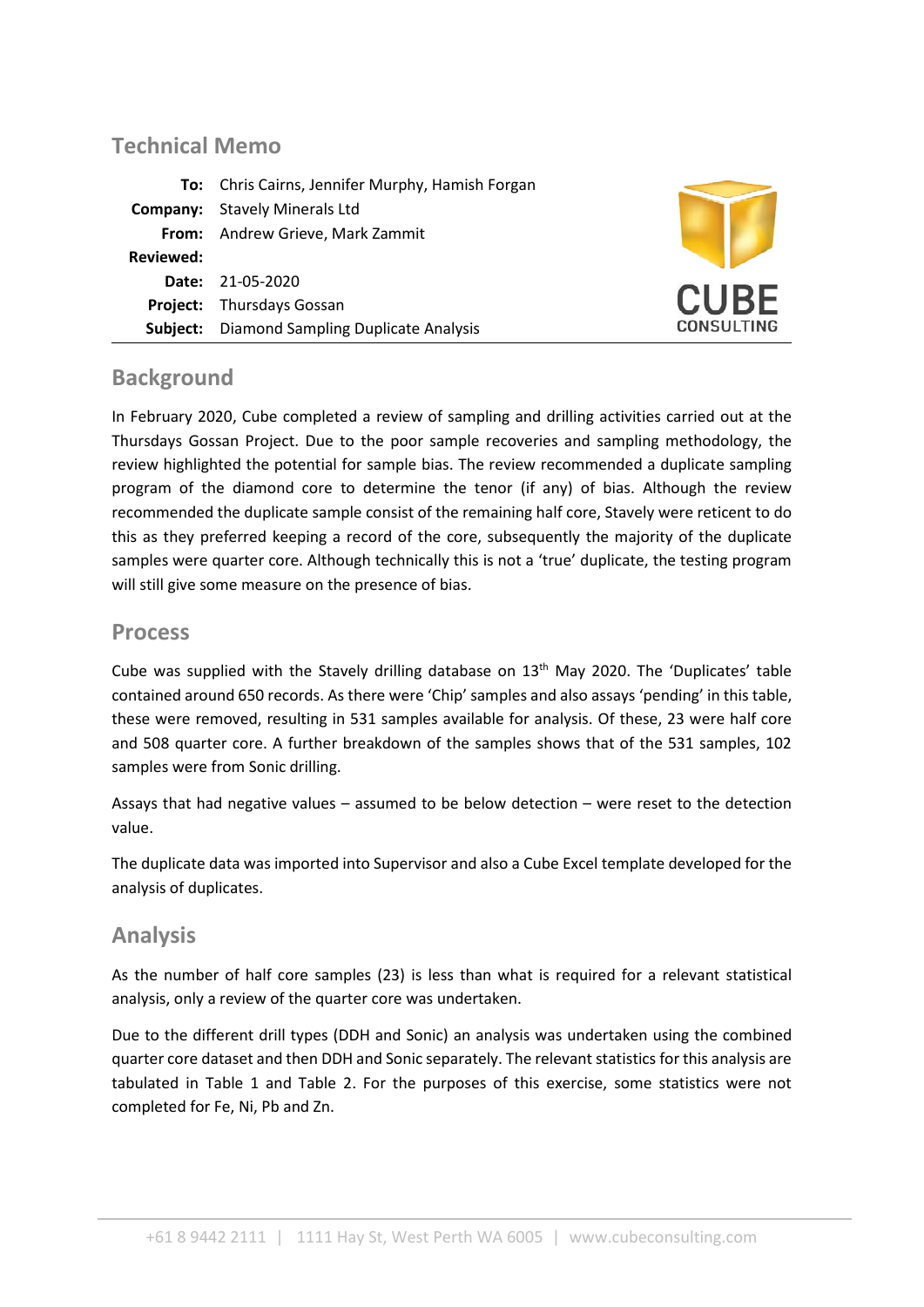|         | Max. value |            |       |                  |            |              | Mean     |            |              |                  |            |       |
|---------|------------|------------|-------|------------------|------------|--------------|----------|------------|--------------|------------------|------------|-------|
|         | Original   |            |       | <b>Duplicate</b> |            |              | Original |            |              | <b>Duplicate</b> |            |       |
| Element | All        | <b>DDH</b> | Sonic | All              | <b>DDH</b> | <b>Sonic</b> | All      | <b>DDH</b> | <b>Sonic</b> | All              | <b>DDH</b> | Sonic |
| Au      | 5.75       | 3.95       | 5.75  | 5.17             | 5.17       | 4.83         | 0.14     | 0.12       | 0.25         | 0.15             | 0.12       | 0.28  |
| Ag      | 143        | 143        | 54    | 165              | 165        | 36           | 5        |            | 4            | 5                | 5          | 4     |
| Cu      | 85000      | 85000      | 35600 | 104500           | 104500     | 37000        | 5878     | 6222       | 4513         | 5991             | 6342       | 4595  |
| Fe      | 40         | 40         | 37    | 41               | 41         | 39           | 11       | 11         | 11           | 11               | 11         | 9     |
| Ni      | 25900      | 7870       | 25900 | 25600            | 9030       | 25600        | 1010     | 957        | 1224         | 1002             | 964        | 1157  |
| Pb      | 871        | 871        | 65    | 847              | 847        | 71           | 28       | 29         | 21           | 29               | 32         | 20    |
| Zn      | 1805       | 1805       | 1130  | 2060             | 2060       | 1030         | 128      | 137        | 95           | 135              | 145        | 96    |

**Table 1: Max and Mean Statistical Analysis - Original versus Duplicate (Combined, DDH only and Sonic only)**

\*A duplicate sample and its corresponding original sample were removed due to a large variation in the Ag and Cu values which skewed the analysis.

<span id="page-1-1"></span><span id="page-1-0"></span>

|                |         | Average difference (%)   |                          |      | <b>Correl. Coefficient</b> |              | CV Average (%) |            |                          |  |
|----------------|---------|--------------------------|--------------------------|------|----------------------------|--------------|----------------|------------|--------------------------|--|
| <b>Element</b> | All     | <b>DDH</b>               | Sonic                    | All  | <b>DDH</b>                 | <b>Sonic</b> | All            | <b>DDH</b> | <b>Sonic</b>             |  |
| Au             | $-6.0$  | $-2.9$                   | $-12.1$                  | 0.77 | 0.76                       | 0.77         | 28             | 27         | 31                       |  |
| Ag             | $-3.6$  | $-4.9$                   | 3.9                      | 0.94 | 0.94                       | 0.95         | 19             | 18         | 16                       |  |
| Cu             | $-3.4$  | $-3.7$                   | $-1.8$                   | 0.97 | 0.97                       | 0.98         | 25             | 26         | 24                       |  |
| <b>Fe</b>      | $-2.5$  | $\overline{\phantom{a}}$ | $\overline{\phantom{a}}$ | 0.98 | $\overline{\phantom{a}}$   |              | 33             |            | $\overline{\phantom{a}}$ |  |
| Ni             | 0.4     | $\overline{\phantom{0}}$ |                          | 0.99 | $\overline{\phantom{0}}$   |              | 34             |            | $\overline{\phantom{a}}$ |  |
| <b>Pb</b>      | $-10.9$ | $\overline{\phantom{a}}$ |                          | 0.99 | $\overline{\phantom{a}}$   |              | 39             |            | $\overline{\phantom{a}}$ |  |
| Zn             | $-14.4$ | $\overline{\phantom{0}}$ |                          | 0.99 | $\overline{\phantom{0}}$   |              | 35             |            |                          |  |

**Table 2: Duplicate Statistical Analysis - Original versus Duplicate (Combined, DDH only and Sonic only)**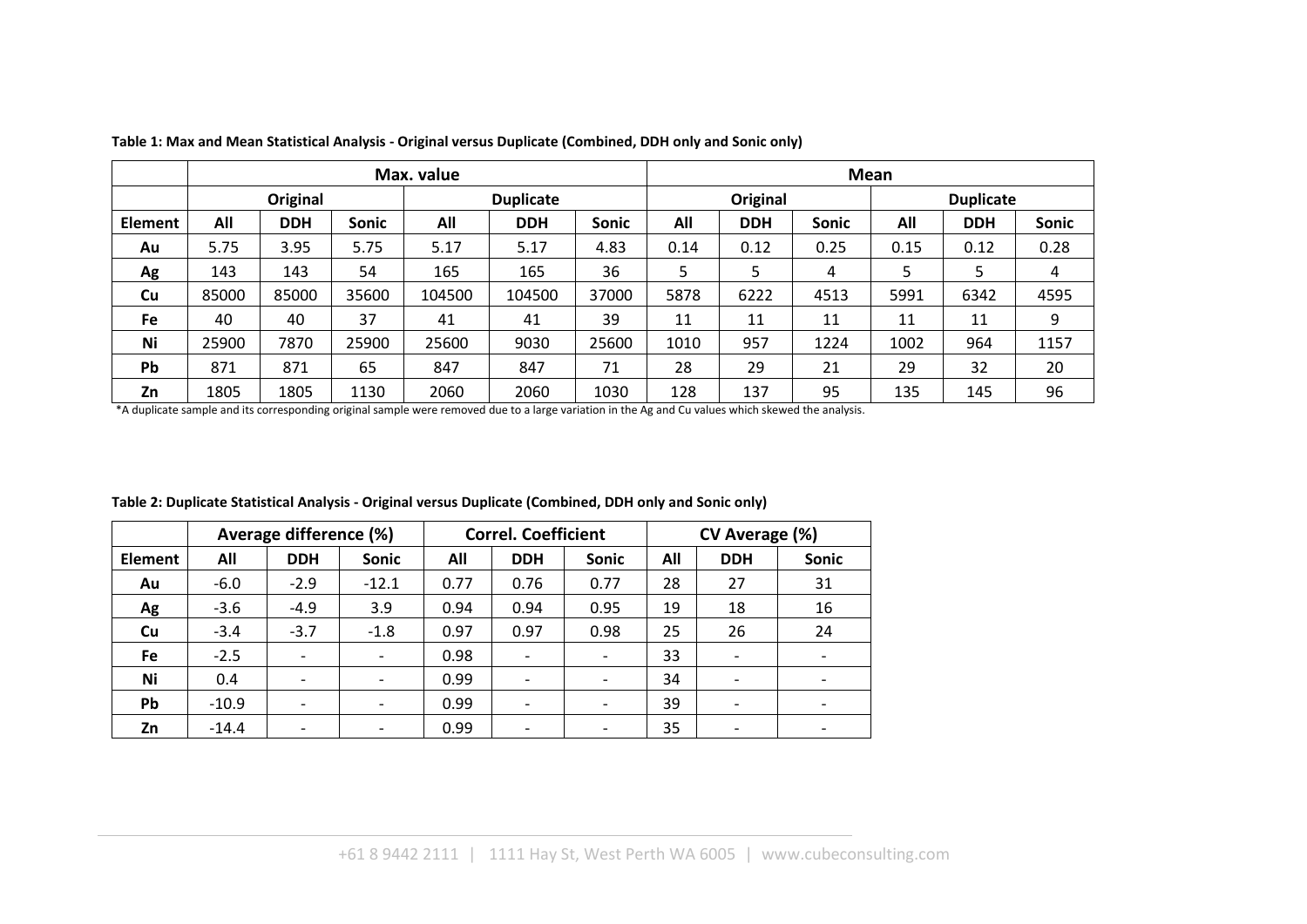Using Supervisor, Scatter and QQ plots were produced. These can be found in the Appendix.

## **Discussion**

Generally, there is a negative bias towards the primary sample i.e the duplicate sample returns a higher grade. The exception for this is for Ni (all drilling types) and Ag (for Sonic).

Although Pb and Zn returned average difference percentages numbers that would be considered significant (-10.9% and -14.4 % respectively), the values in those datasets are relatively low and any differences are exacerbated. The low levels of these elements in terms of potential economics, also makes these differences relatively irrelevant.

For the other elements (Au, Ag, and Cu) when looking at the total drill set, the average difference percentages are acceptable, however the disjoint between Au in DDH (-2.9%) and Sonic (-12.1%) and Ag (-4.9% in DDH and +3.9% in Sonic) will need to be monitored as more drilling progresses. It is difficult to make a definitive statement on reasons for the differences between drilling types due to the there being considerably more DDH samples and also Sonic drilling is restricted to the upper parts of the mineralisation which will have different mineralisation styles and\or weathering effects.

The QQ plots for Au [\(Figure 6\)](#page-8-0) do show different divergence from the 1:1 line at grades >0.5 g/t when comparing DDH to Sonic, however the low number of data points for Sonic [\(Figure 3\)](#page-5-0) may be skewing the result.

Another method of determining the performance of duplicates is by the CV<sub>avg</sub> % (Abzalov, 2008)<sup>[1](#page-2-0)</sup>. Acceptable CV<sub>avg</sub> % values will vary according to the element and deposit styles. For example: in nuggety gold deposits CV<sub>avg</sub> % values of up to 40% are deemed acceptable, while for Au in porphyry copper style deposits, a value of up to 15% is deemed acceptable. As the CV<sub>avg</sub> % for Au lies within this range and combined with what is understood about the mineralisation style, these values at this stage appear acceptable.

The Cu QQ plot for Sonic [\(Figure 8\)](#page-10-0) shows a marked positive bias towards the duplicate sample in the 5,000 – 12,000 ppm range, however there are <10 data points, which is below the number of data points to make a relevant statistical analysis.

Pb and Zn show a marked grade increase in the duplicate sample towards to higher end results [\(Figure 11](#page-13-0) and [Figure 12\)](#page-14-0), however this comparison is on limited data points and within the range of values limited economic value add.

<span id="page-2-0"></span> $1$  Quality Control of Assay Data: A Review of Procedures for Measuring and Monitoring Precision and Accuracy (Exploration and Mining Geology, Vol 17, No's 3 – 4, p. 131 – 144, 2008)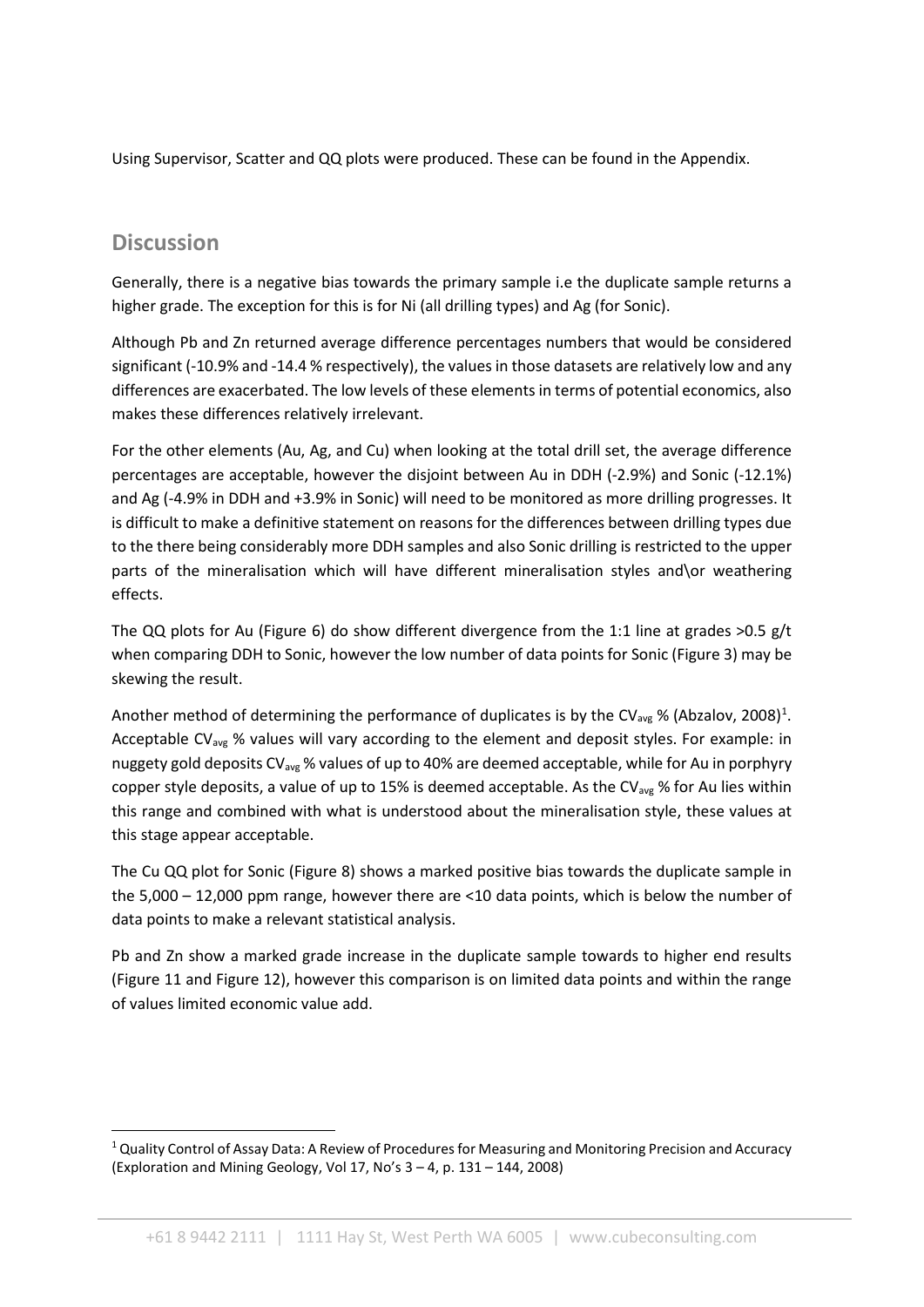

# **Spatial Analysis of Duplicates**

[Figure 1](#page-3-0) below shows the spatial location of the duplicate data (right) compared to the complete project data (left). In this instance, Cu assays have been plotted for RC, DD and Sonic drilling methods.



<span id="page-3-0"></span>**Figure 1: Plan View of All RC and DD Cu Assays (left) and Duplicate Cu Assays (right) – Cu ppm**

[Figure 2](#page-3-1) shows the same data but in longsection (looking toward  $050^{\circ}$ ). Drilling intersecting the Cayley Lode at depth and within the hangingwall have been excluded from [Figure 2,](#page-3-1) focusing only on intersections within the shallower (<200m) portion of the deposit. In both plan and longsection images, it is clear that the existing duplicate data is focused on drilling at the south-eastern portion of the deposit. Assuming more drilling is planned in the area of the dashed outlines, it is recommended that duplicate data be collected. If only minor drilling in planned, duplicate samples will need to be taken from historical holes.



<span id="page-3-1"></span>Figure 2: Longsection View Looking 050<sup>0</sup> of All RC and DD Cu Assays (top) and Duplicate Cu Assays (bottom) **– Cu ppm**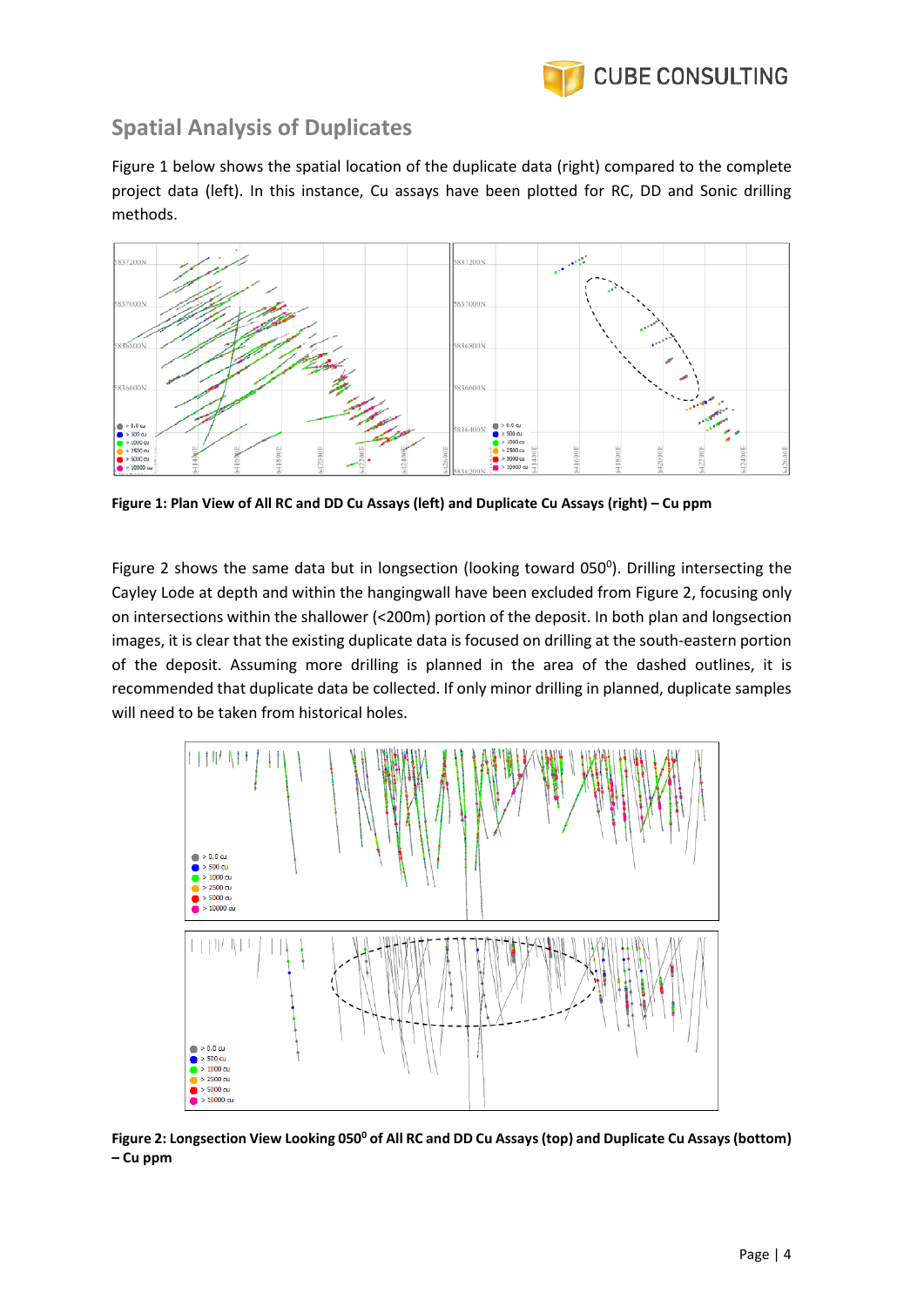

## **Conclusions and Recommendations**

Generally, at this stage there does not appear to be any significant bias between the original and duplicate samples, however, there are local variations for some elements within certain grade ranges, which should be monitored on an on-going basis as more data is collected.

Cube recommends that duplicate sampling continue as this will provide more confidence in any future Resource estimates. Given the current duplicate data is clustered around the south-eastern area of the deposit, it is recommended that duplicate data be taken for drilling (future or historic) within the central and north-western areas of the deposit.

The important factor to remember is that this data is only comparing what was actually captured in the sample and due to the low sample recoveries (especially in the earlier holes) there is still the potential for bias that cannot be measured with this current analysis. At least for the upper zones, an analysis of any DDH and Sonic twins is recommended. This is assuming that contamination issues noted in the Sonic drilling during the February 2020 Drilling and Sampling audit are no longer present.

Yours sincerely,

Andrew Grieve Senior Geological Consultant

Mark Zammit

Mark Jammit

Principal Consultant Geologist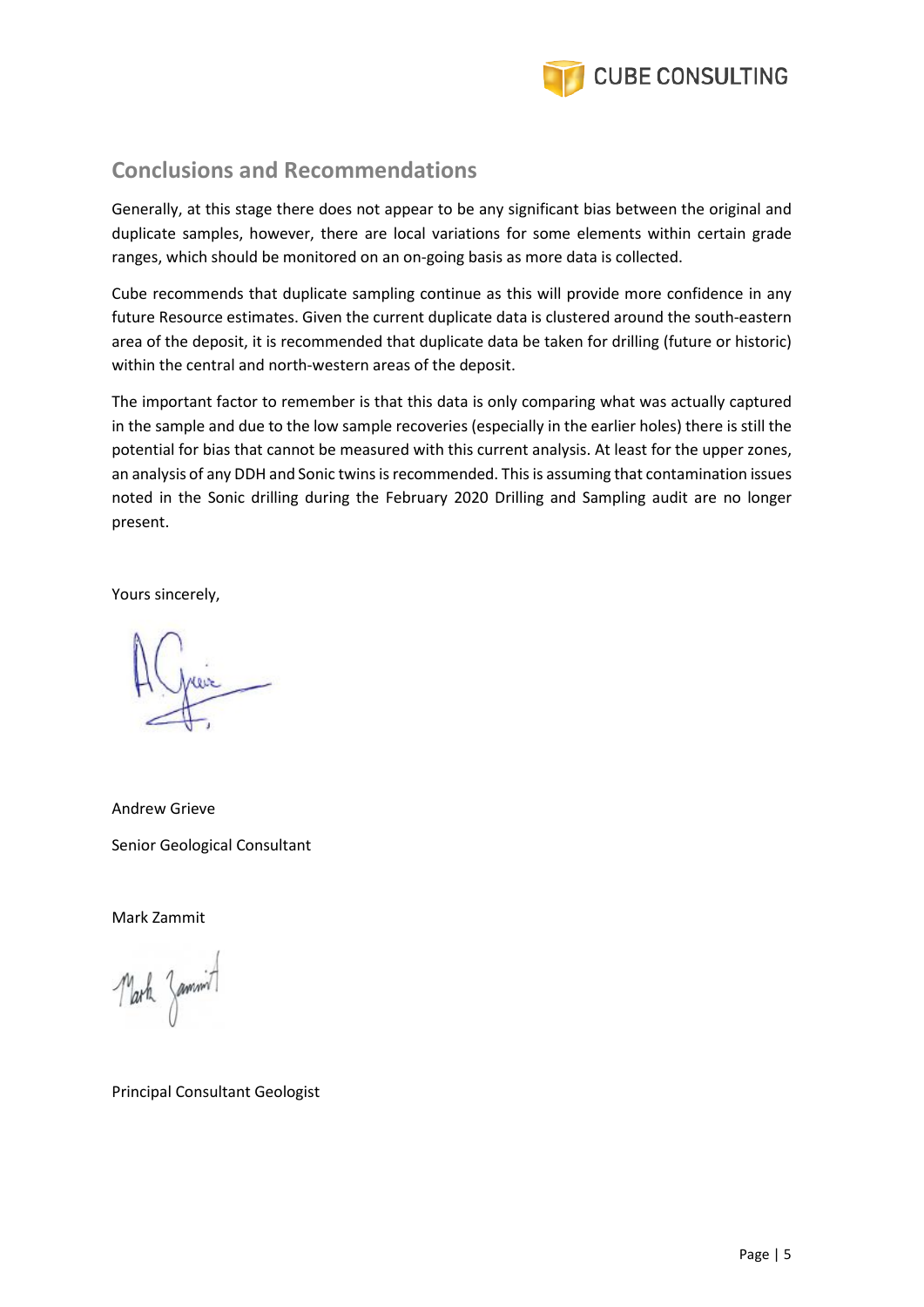# **Appendix**



<span id="page-5-0"></span>**Figure 3: Au Scatter plots – All (top), DDH (middle) and Sonic (bottom)**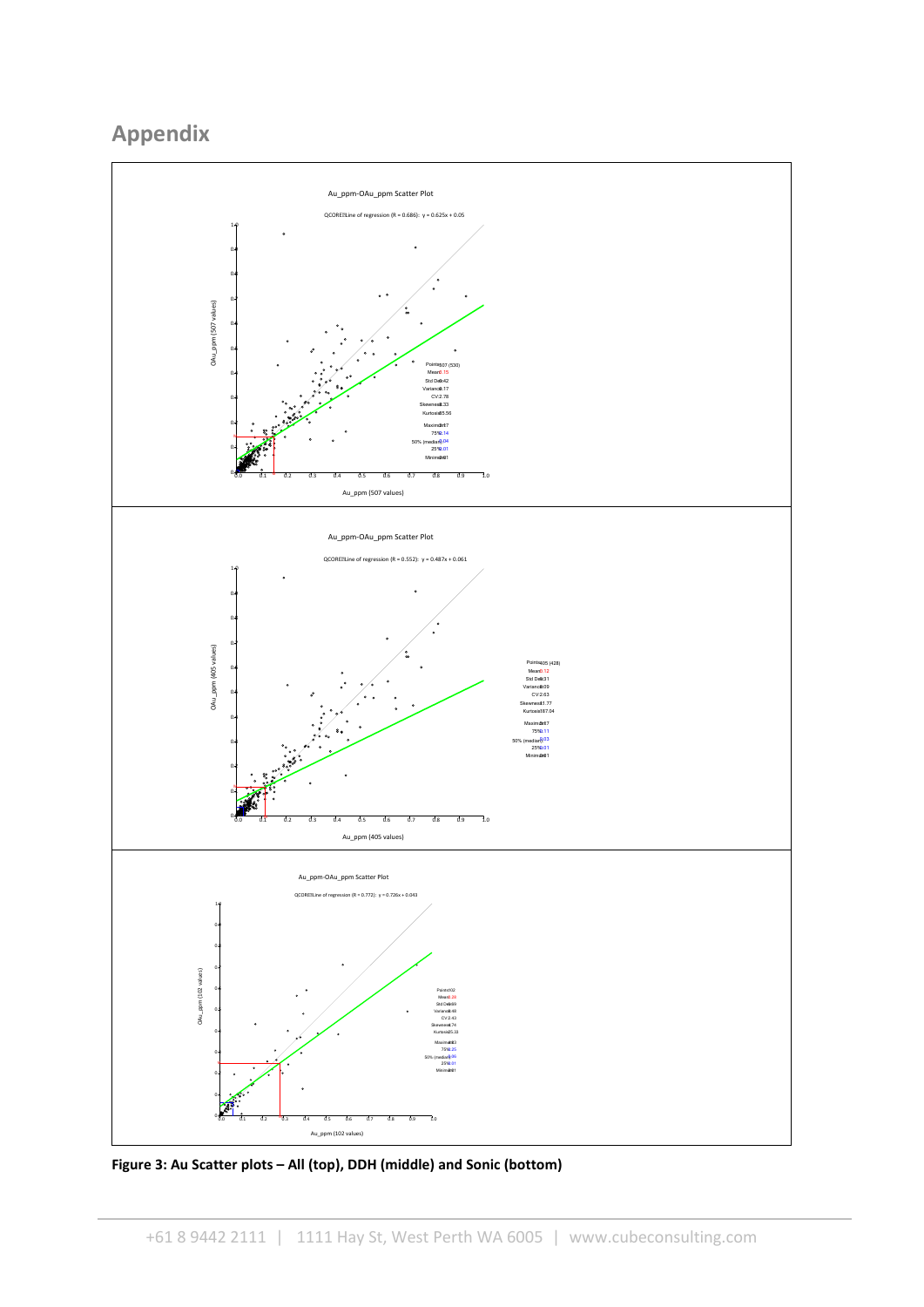



**Figure 4: Ag Scatter plots – All (top), DDH (middle) and Sonic (bottom)**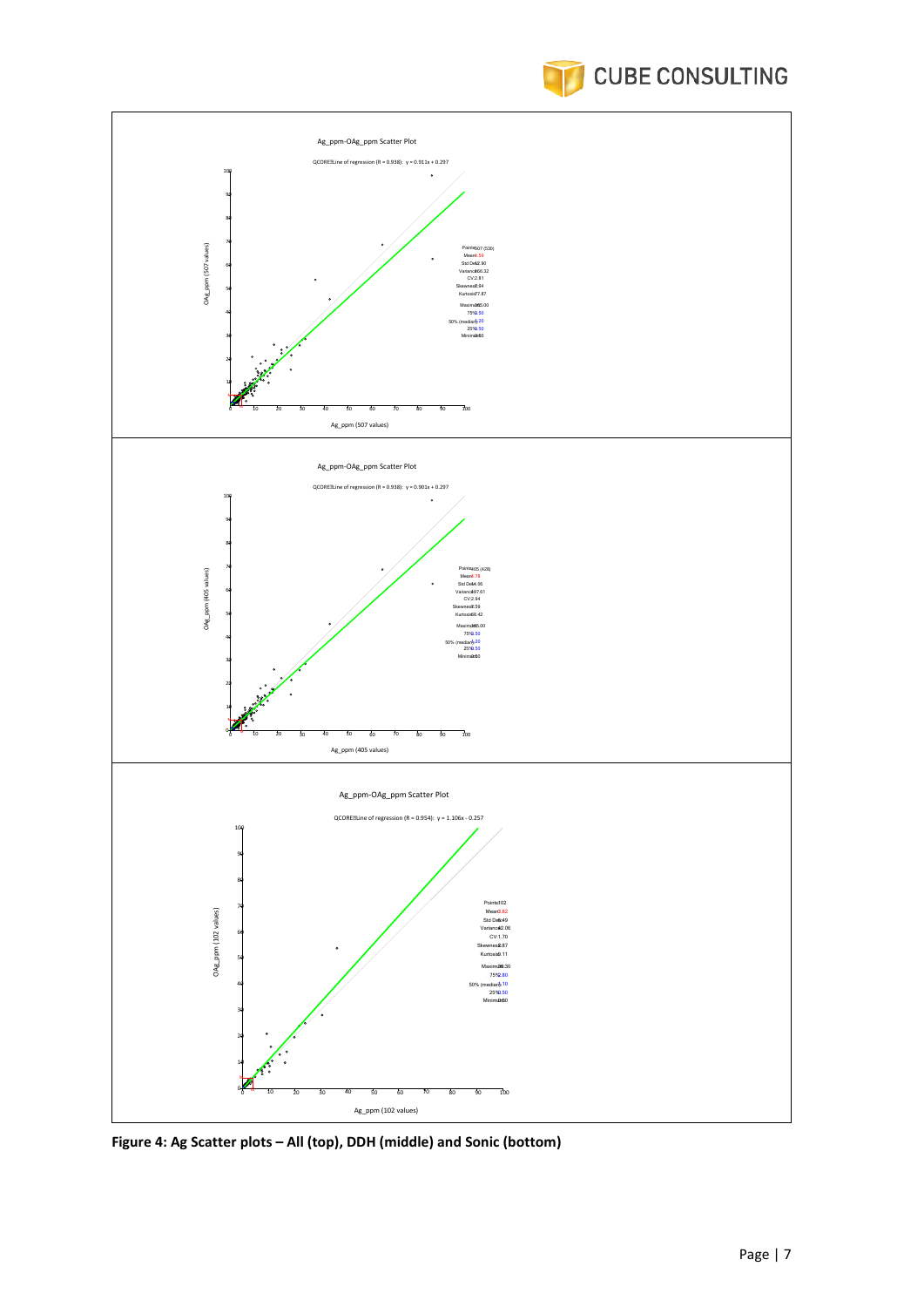



**Figure 5: Cu Scatter plots – All (top), DDH (middle) and Sonic (bottom)**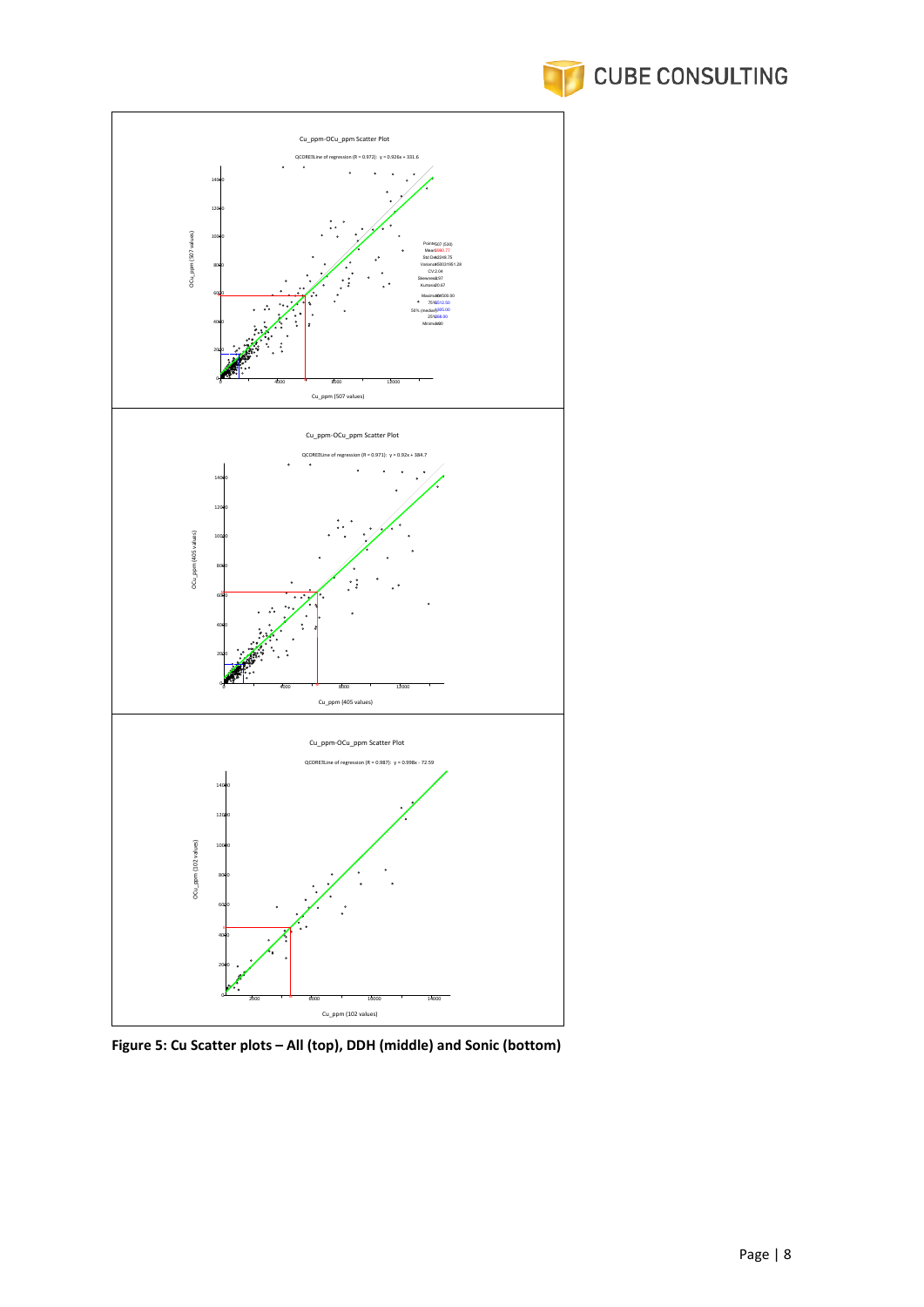



<span id="page-8-0"></span>**Figure 6: Au QQ plots – All (top), DDH (middle) and Sonic (bottom)**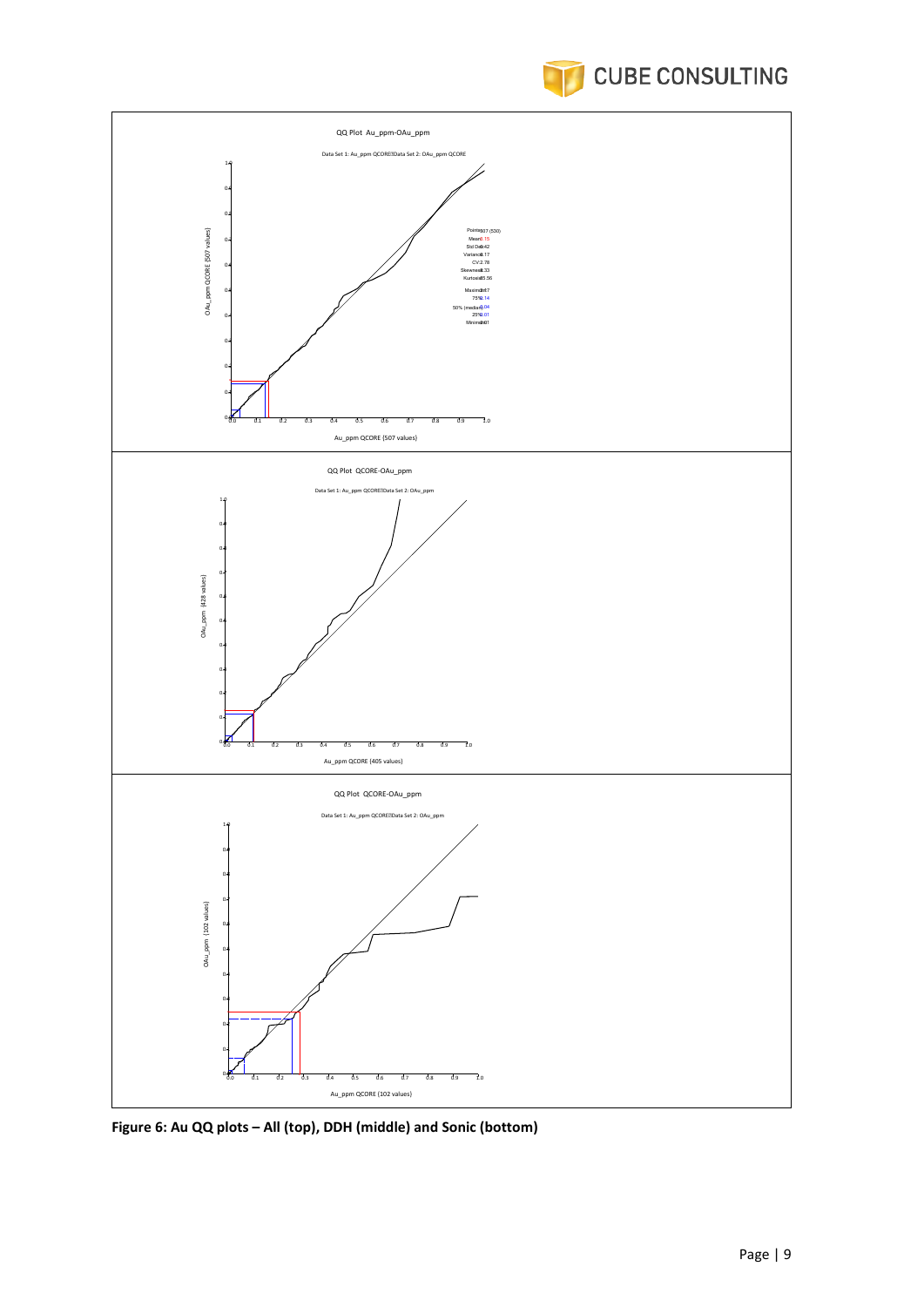



**Figure 7: Ag QQ plots – All (top), DDH (middle) and Sonic (bottom)**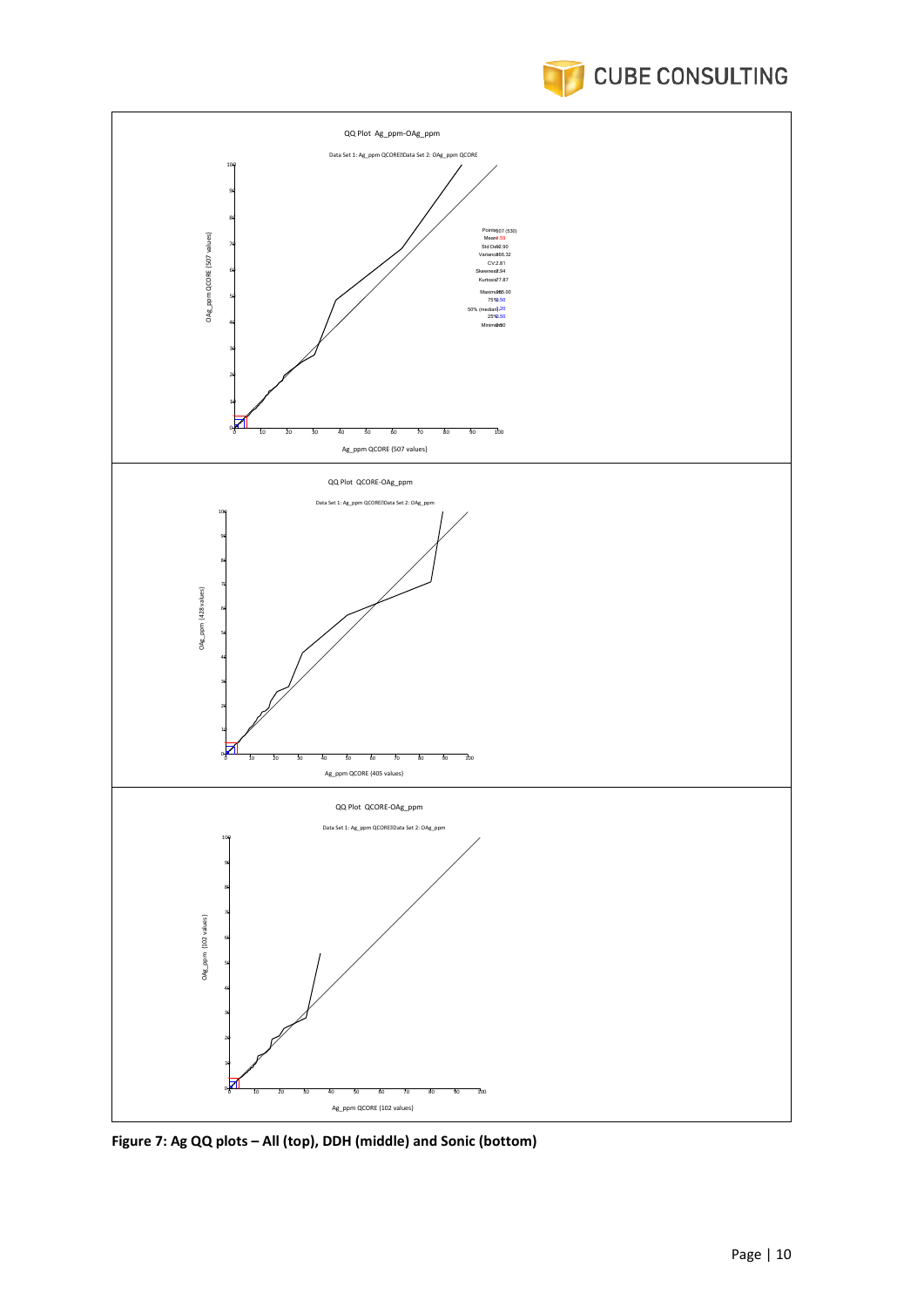



<span id="page-10-0"></span>**Figure 8: Cu QQ plots – All (top), DDH (middle) and Sonic (bottom)**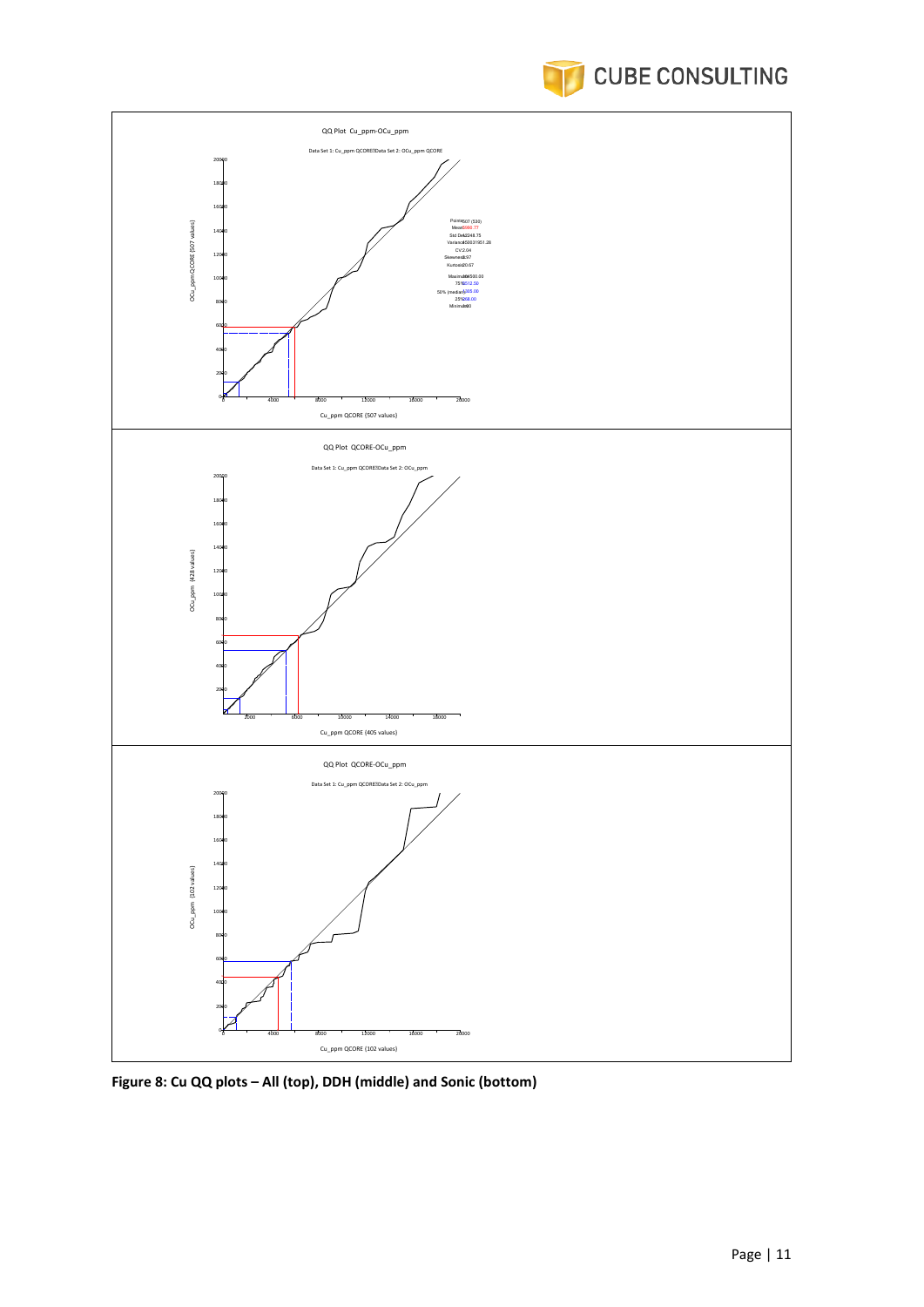



**Figure 9: Fe Duplicates – Scatter and QQ plots (all drill types)**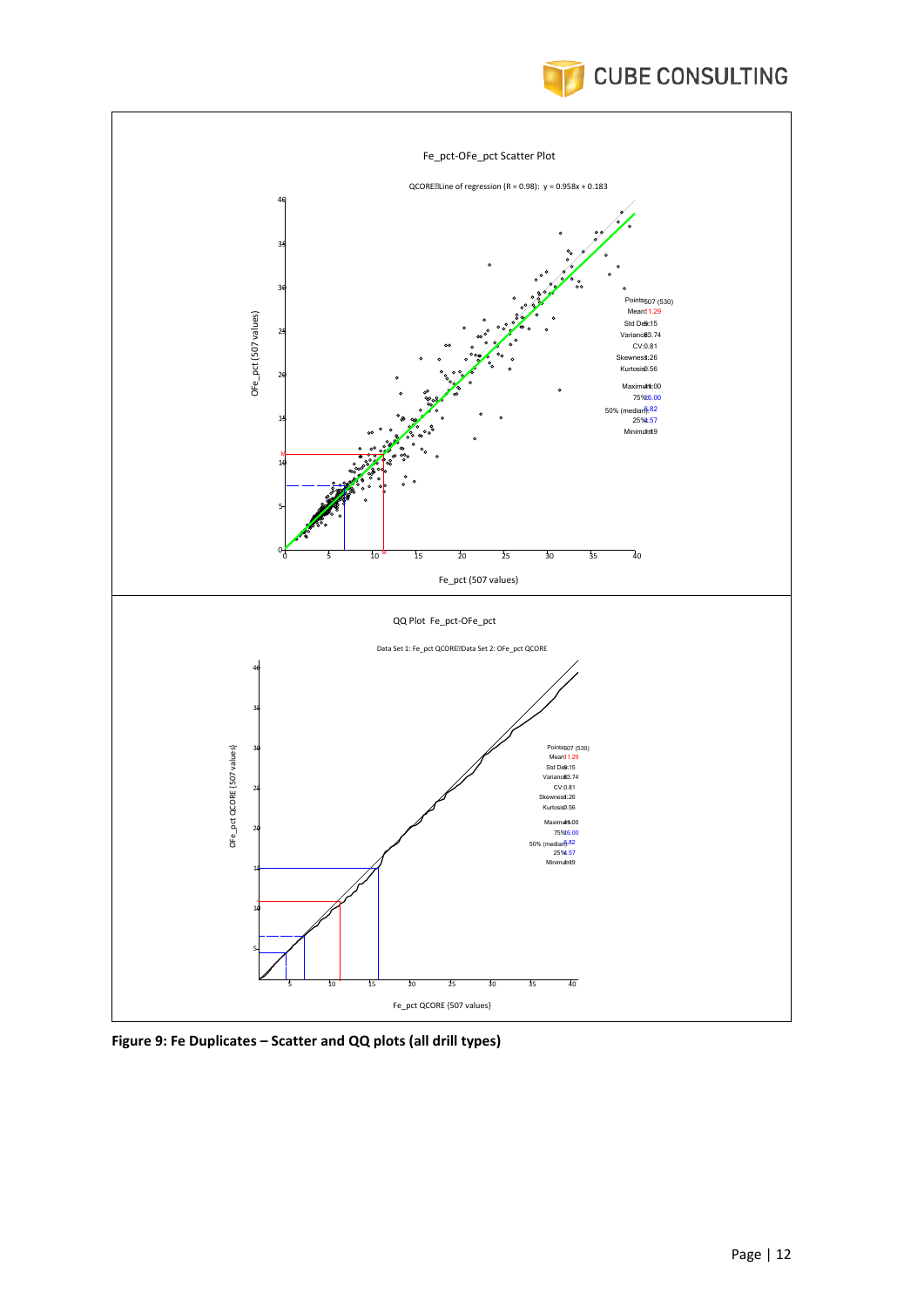



**Figure 10: Ni Duplicates – Scatter and QQ plots (all drill types)**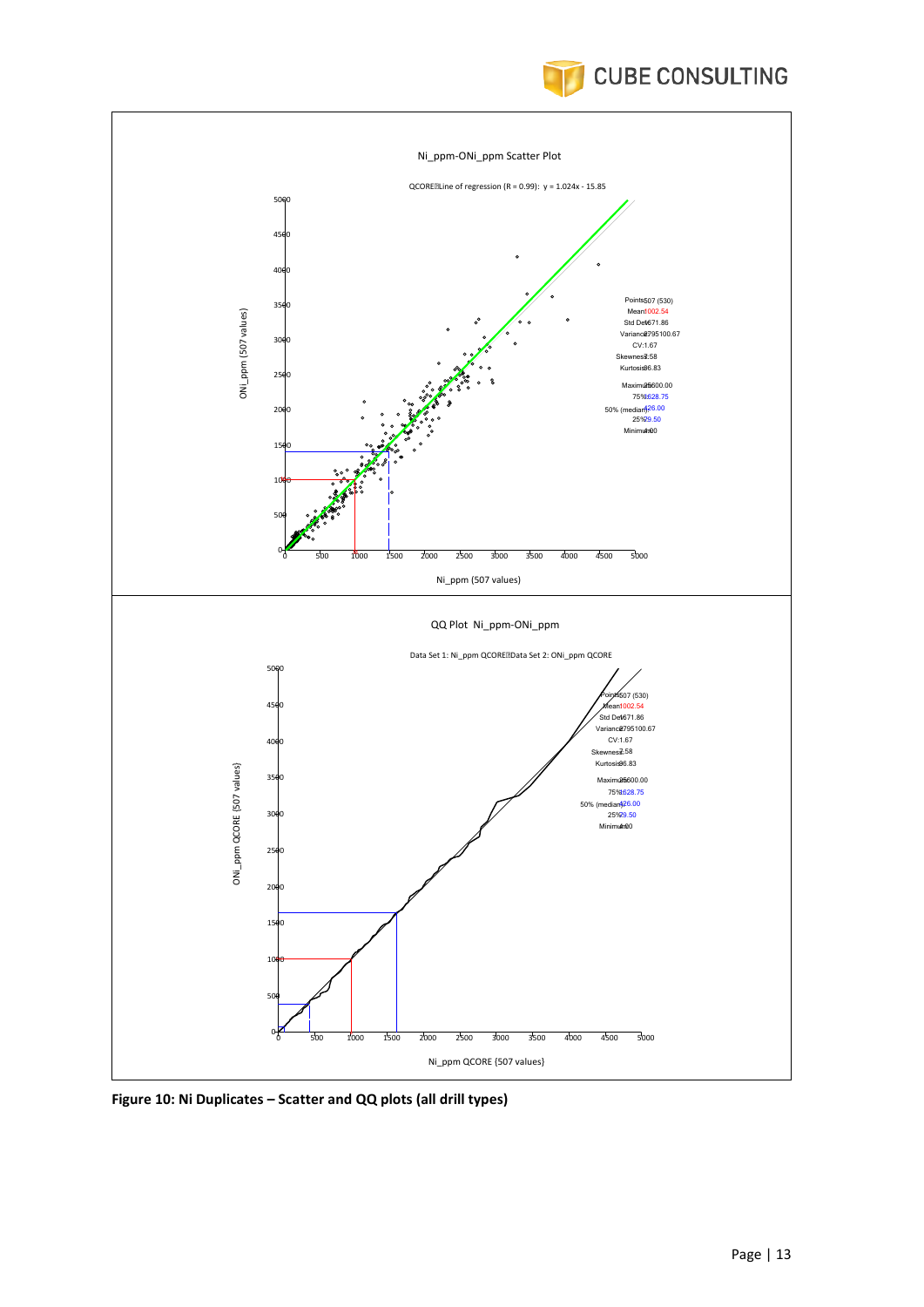



<span id="page-13-0"></span>**Figure 11: Pb Duplicates – Scatter and QQ plots (all drill types)**